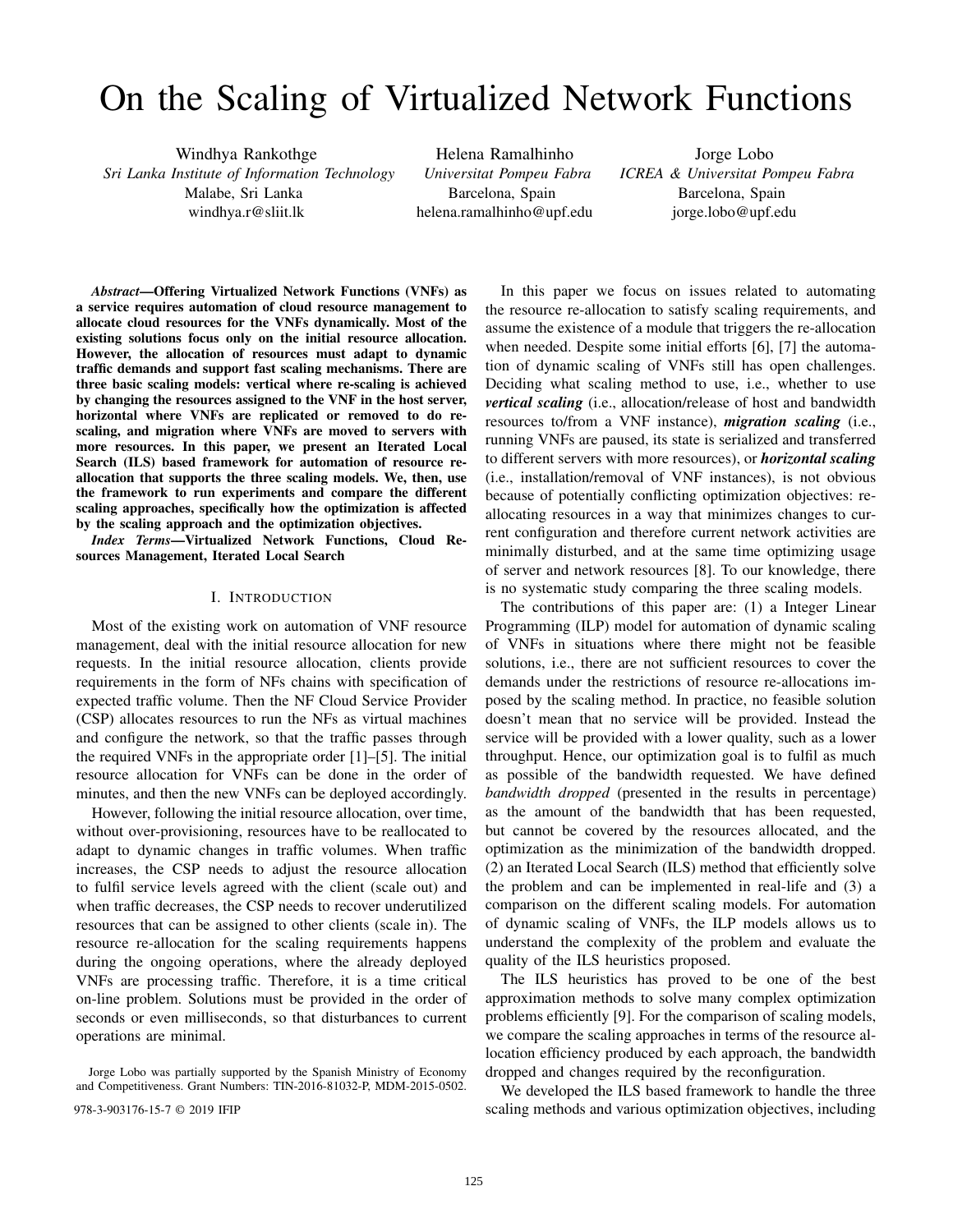bandwidth dropped minimization. With the framework implementation, we have conducted experimental simulations using the data generation process described in [10], [11] which is based on published information about the use of VNFs in enterprises and traffic patterns from a real network. Our simulations showed that, on average, the bandwidth dropped was 49.6% for vertical scaling, 3.89% for migration and 0.12% for horizontal scaling, pointing that in any autonomic scaling method selection, the less intrusive vertical scaling alone should be avoided. However, even though there is a clear difference in the average bandwidth dropped between migration and horizontal scaling, further results showed, not surprisingly, that horizontal scaling accepts more requests at the cost of one, allocating more CPUs, and two, causing more changes to the running configurations. The more changes are done, the more likely services will affected during reallocation of resources.

The rest of the paper is organized as follows. Section II gives an insight to the existing work on the same domain. Section III formalizes the bandwidth dropped optimization problem within ILP and Section IV describes the implementation of the ILS based resource allocation framework. Section V presents the evaluation set-up and the results of our scaling model comparison. Our final remarks can be found in Section VI.

### II. RELATED WORK

The VNF placement problem, as it generalizes the VM allocation problem, is NP-hard [12]. Hence, instead of optimal solutions which take long time to find, heuristic-based solutions are preferred. [2] provides a dynamic programming based heuristic to solve larger instances of the VNF placement problem. [13] uses a greedy algorithm and tabu based local search techniques. But most work on automating cloud resource management focuses on the initial placement of VNFs [1]– [5], [13]–[15]. However, to offer a flexible service, following the initial placement, VNFs have to be rescaled over time.

Work on automation of the resource re-allocation for scaling VNFs is very limited [6], [7], [10]. The common strategy is to avoid the hard problem of finding a global optimal, partitioning the problem, and approximating to local optimal of the subproblems. The approach in [6] works with VNF chains and can solve the initial placement problem by iterating over initial input chains. Scaling is achieved by duplicating full instances of VNF chains, and by reshuffling chains and migrating traffic. The optimization is very dependent on the data center architecture. The approach in [7] pushes the locality to the limit and tries to deal with the optimization of one VNF at a time, independent of the location in the chain of VNFs. They take as input a set of individual VNFs demands and they might migrate, duplicate or remove VNF instances, trying to optimize server and bandwidth utilization as well as the cost of making the modifications. Our previous work [10], [16] takes the middle approach. It works with NF chains, assuming that for a chain, it is likely that resources demand changes happen in isolated NFs, but the optimization is done in the context of the chain.

Furthermore, research work on scaling of VNFs has focused only on the complexities of the scaling technologies. They do not consider the resource allocation or optimization aspects of the scaling methods. [17], [18] studied the re-scaling of VMs using vertical approach, according to the dynamic changes in the demand for the applications that they host. [19]–[22] proposed optimizations for VM migrations.

Our work is inspired by these existing work, but it focuses on comparing scaling approaches based on the effects of the scaling method on the resource allocation.

# III. ILP MODEL FOR DYNAMIC SCALING OF VNFS PROBLEM

In this section, we introduce our ILP model to solve the problem of dynamic scaling of VNFs which builds on the previous work done in VNF in [23] and in [6]. In our formalization, we consider a network function center (NFC) to be a cloud center providing VNF services, having  $M$  servers and L links.

A link l connects a server to a switch, or a switch to another switch. The amount of resource capacity (number CPUs as basic resource) of server m is denoted  $H_m$ , and network capacity of link  $l$  is denoted  $K_l$ . A path  $p$  between two servers (a source and a destination server pair), comprises two or more links (there is at least one switch between connected servers). P denotes the set of available paths between all source and destination server pairs in the NFC. Given a path  $p$  (in  $P$ ) that connects servers  $m1$  and  $m2$ ,  $Q_p$  represents the source server  $(m1)$ , and  $R_p$  represents the destination server  $(m2)$ . The variable  $E_l^p$  indicates whether link l is used on path p.

We assume the existence of a module that triggers the reallocation when needed. A resource allocation request has the following specifications: (1) the initial policy configuration given by the types of required VNFs, numbered 1 to  $N$ , and interconnectivity between them (policy), given by pairs  $(n, n')$ , indicating that VNF n' follows n in the policy<sup>1</sup>; (2) the maximum expected delay  $d$ , and (3) the expected input traffic load  $B_0$  to be processed by these VNFs.

This traffic load is not necessarily the load that will flow through the paths between NFs of the policy. Depending on the type of NF, the traffic output by a VNF can decrease (e.g. WAN optimizer) or increase (e.g., VPN) with respect to the input traffic. This scaling factor will be known to the system. The traffic will be re-scaled accordingly and set in a constant  $B_n$  for each VNF n. The constant  $B_n$  is, therefore, computed as a function of the scaling factor of the VNF n:  $sf_n$  and the input traffic load expected by the VNF. For the special case of first VNF in the chain, the input traffic load,  $B_0$ , is part of the re-allocation specification. The input traffic load for the remaining VNFs will depend on the scaling factor of the preceding VNF and its input load.

Table I lists all the constants and dynamic variables relevant for the formalization.

<sup>1</sup>It is assumed the policy is a chain of NFs.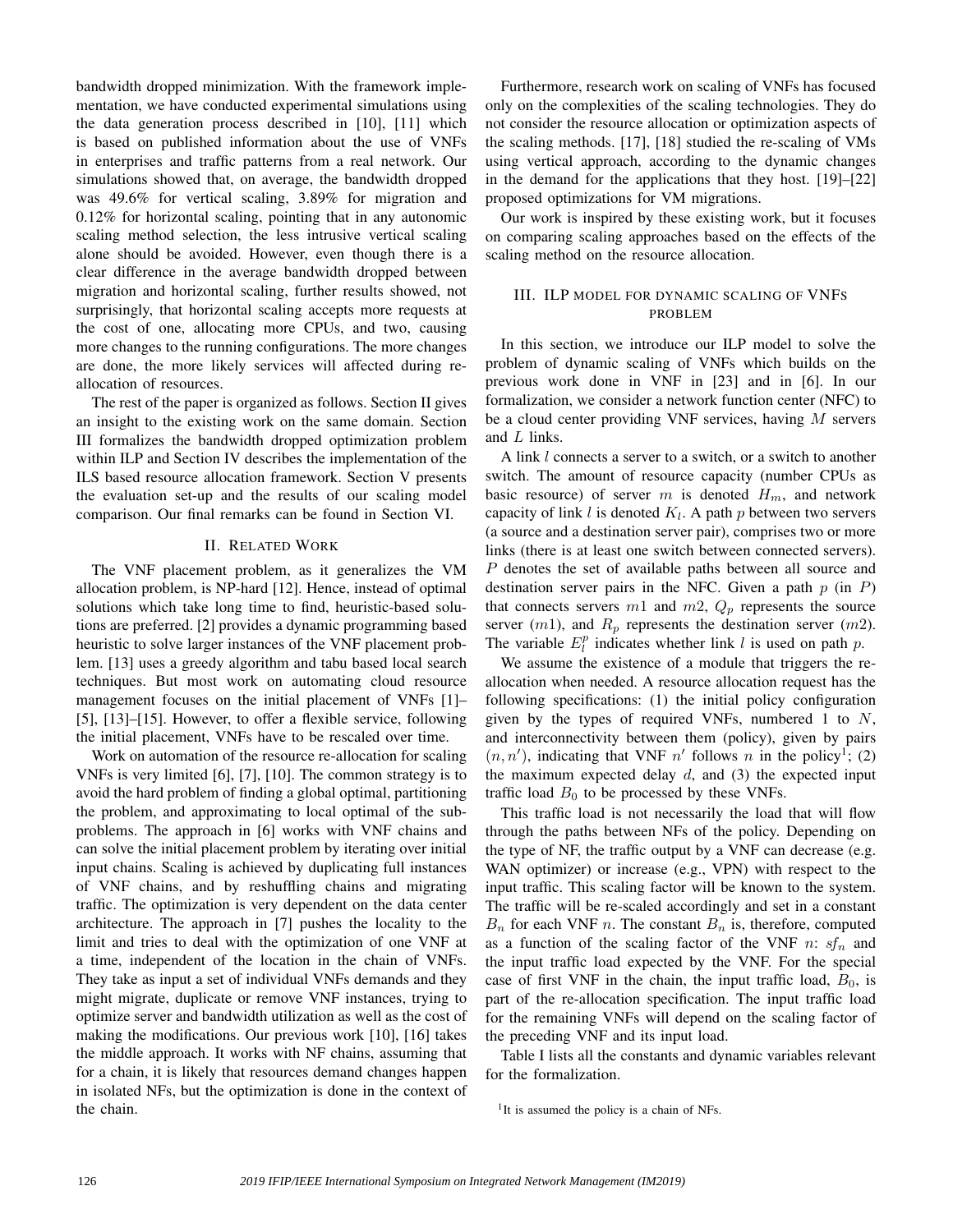The minimal bandwidth dropped rate is given by the minimization of:

N

$$
-B_0' \tag{1}
$$

subject to:

$$
\sum_{m=1}^{M} Z_n^m = 1, \forall n \tag{2a}
$$

$$
\sum_{n=1} Z_n^m \cdot S_n' \le H_m \cdot G_m, \forall m \tag{2b}
$$

$$
\sum_{p=1}^{P} A_n^p = 1, \forall n \tag{2c}
$$

$$
\sum_{p=1}^{P} \sum_{n=1}^{N} A_n^p \cdot E_l^p \cdot B_n' \le K_l \cdot F_l, \forall l \tag{2d}
$$

$$
\sum_{p=1}^{P} \sum_{n=1}^{N} A_n^p \cdot E_l^p - F_l \ge 0, \forall l \tag{2e}
$$

$$
\sum_{p=1}^{P} A_n^p Q_p - \sum_{m=1}^{M} Z_n^m m = 0, \forall n \tag{2f}
$$

$$
\sum_{p=1}^{P} A_n^p \cdot R_p - \sum_{m=1}^{M} Z_{n'}^m \cdot m = 0, \forall (n, n') \tag{2g}
$$

$$
\sum_{m=1}^{M} d_{nf}.G_m + \sum_{l=1}^{L} d_{lk}.F_l \le d
$$
 (2h)

$$
S'_n - S_n < cpu_n, \forall n \tag{2i}
$$

$$
B'_{n-1} \leq cap_n S'_n, \forall n \tag{2j}
$$

$$
B'_n = sf_n.B'_{n-1}, \forall n \tag{2k}
$$

$$
B'_0 \le B_0 \tag{2l}
$$

Constraints (2a) and (2b) model the server resource constraints of the problem. Constraint (2a) guarantees that each VNF in a policy is placed on one and only one server. Constraint (2b) guarantees that the total capacity allocated to all VNFs placed on a server does not exceed total capacity of that server.

Constraints (2c) to (2h) model the network resource constraints of the problem. If a VNF is not the last VNF of a policy, constraint (2c) guarantees that the VNF has a path to its successor. Constraint (2d) guarantees that for each link allocated to transport traffic output by a VNF, the link has sufficient bandwidth capacity left to accommodate the traffic generated by the VNF. Constraint (2e) guarantees that a link is counted as "used", only if it is actually used in the configuration solution. Constraints (2f) and (2g) guarantee that the path selected for a VNF to send traffic to its successor, starts from the server where the VNF resides (source server), and ends in the server where the VNF's successor resides (destination server). Constraint (2h) guarantees that the delays introduced by traversing VNFs in VNF chain and traversing links in the path allocated inside the NFC, does not exceed the delay accepted by the client.

| Constants characterizing the NFC architecture          |                                                               |  |  |  |
|--------------------------------------------------------|---------------------------------------------------------------|--|--|--|
| M                                                      | No. of servers, indexed by $m = 1, , M$                       |  |  |  |
| $H_m$                                                  | Capacity of server $m$                                        |  |  |  |
| L                                                      | No. of links, indexed by $l = 1, , L$                         |  |  |  |
| $K_l$                                                  | Bandwidth of link l                                           |  |  |  |
| Ρ                                                      | No. of paths, indexed by $p = 1, , P$                         |  |  |  |
| $Q_p$                                                  | Source server of the path $p$                                 |  |  |  |
|                                                        | Destination server of the path $p$                            |  |  |  |
| $\bar{R_p^p}$                                          | Indicates whether the link l is used on path $p$ , $(0, 1)$   |  |  |  |
| $w_1, w_2, w_3$                                        | Weighting factors                                             |  |  |  |
|                                                        |                                                               |  |  |  |
|                                                        | Constants characterizing the re-scaling policies to be served |  |  |  |
| N                                                      | No. of VNFs, indexed by $n = 1, , N$                          |  |  |  |
| $S_n$                                                  | Server capacity required for VNF $n$                          |  |  |  |
| $B_n$                                                  | Bandwidth required for VNF $n$                                |  |  |  |
| $B_0$                                                  | Input bandwidth required by the re-scaling                    |  |  |  |
| $d_{\cdot}$                                            | Max delay                                                     |  |  |  |
| $d_f$                                                  | delay caused by traversing a VNF                              |  |  |  |
| $d_k$                                                  | delay caused by traversing a link                             |  |  |  |
| Dynamic variables for new policy requests provisioning |                                                               |  |  |  |
| $\bar{Z}_n^m$                                          | A binary decision for placing VNF $n$ on server $m$           |  |  |  |
| $A^{\widetilde{p}}_n$                                  | A binary decision for routing traffic of VNF $n$ on path $p$  |  |  |  |
| $G_m$                                                  | Server $m$ is used/not                                        |  |  |  |
| $F_l$                                                  | Link $l$ is used/not                                          |  |  |  |
| $S_n'$                                                 | Server capacity allocated for VNF $n$                         |  |  |  |
| $B_n'$                                                 | Bandwidth allocated for VNF $n$                               |  |  |  |
| $B_0'$                                                 | Input bandwidth allocated to the re-scaling                   |  |  |  |
| <b>TABLE I</b>                                         |                                                               |  |  |  |
| <b>SUMMARY OF KEY NOTATIONS</b>                        |                                                               |  |  |  |

If a new VNF needs to be allocated, there is a minimum number of CPU unites required and it depends on the VNF type. The minimum number of CPU unites required for a particular VNF type, also constrains the number of CPU unites that can be requested for scaling. The number of CPU unites that can be requested for scaling can only be multiples of minimum number of CPU unites required for a particular VNF type. For example, if an IP firewall implementation that handles 900 Mbs loads requires 4 CPUs, the minimum number of CPUs that can be allocated to handle a 1000 MBs load would be 4 more CPUs. This is a simplification of the typical offer made by VNF vendors of products with discrete jumps in capacities. This is also important to capture horizontal scale up where the replication is done for a new full VNF instance. The constant  $cpu_n$  denotes the number of CPU unites required by a single scaling (in or out) of VNF n. Constraint (2i) bounds the CPUs required for a VNF type. Constraint (2j) forces that the allocation of CPUs to a VNF is never more than the minimum necessary to handle the incoming traffic load –  $cap_n$  is the traffic load capacity associated to an instance of the type of VNF *n*. The constant  $sf_n$  is the traffic scaling factor associated to the type of VNF  $n$ . Given that the traffic output by a VNF can decrease (e.g. WAN optimizer) or increase (e.g., VPN) with respect to the input traffic based on the scaling factor, Constraint (2k) guarantees that, if the bandwidth reserved for VNF  $n-1$  is  $B'_{n-1}$ , then the bandwidth reservation for VNF  $n$  is calculated considering the scaling factor of the VNF:  $sf_n$ . Constraint (2l) forces that the bandwidth allocation to the input traffic is never larger than the allocated VNF capacity. Examples of  $cpu_n$ s,  $cap_n$ s and  $sf_n$ s will be found in the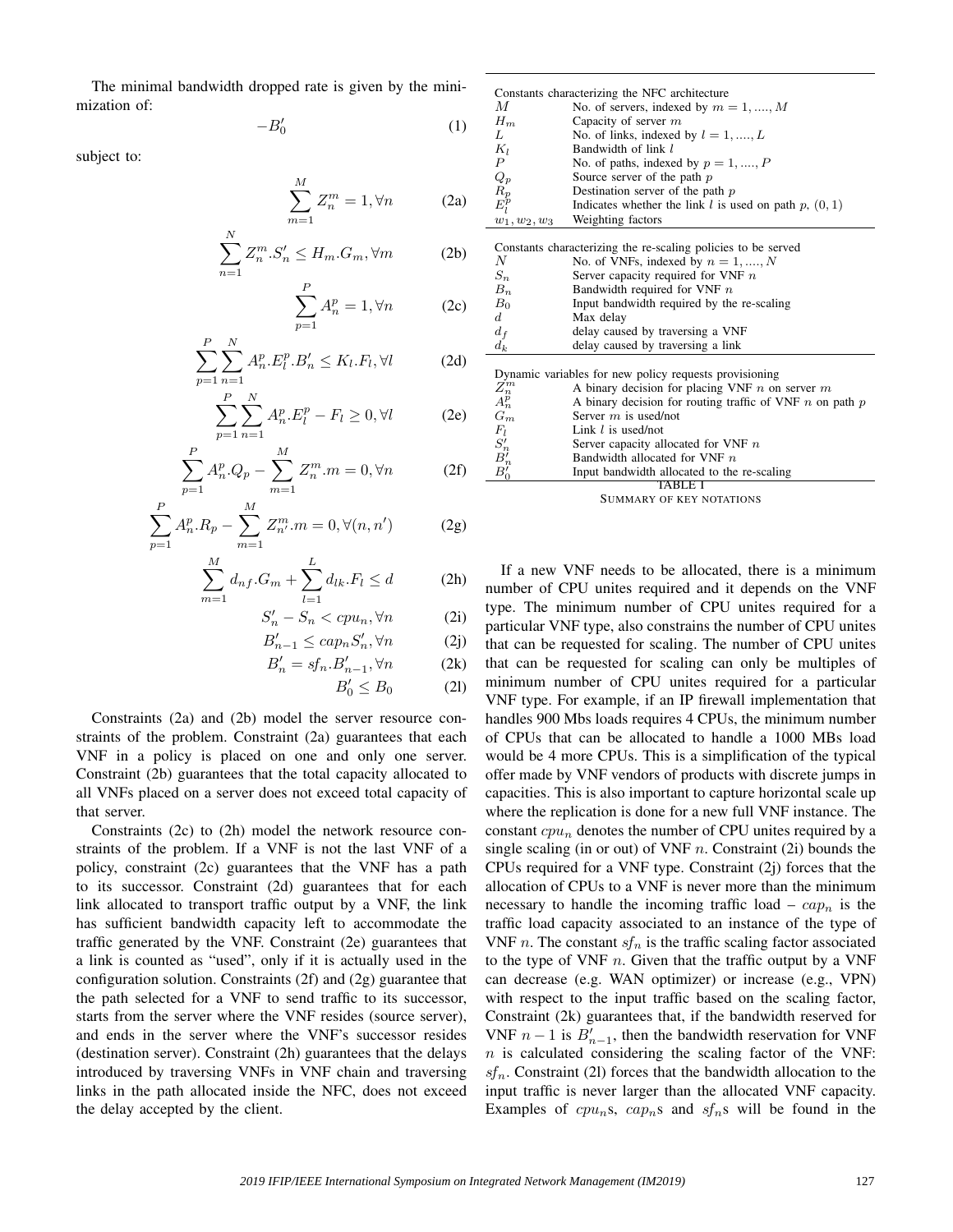experiment section (Sec. V).

The optimization objective is to minimize the bandwidth dropped rate. Exact solutions to this optimization problem are difficult to obtain. It takes minutes to hours to solve when there are hundreds of servers connected through different paths using a typical data center architecture such as k-fat trees or BCubes.

For this purpose we build upon our previous work [10], [16], [23] where we developed an approximation algorithm to address the computationally complexity of finding optimal resource re-allocation during scaling. In [16], [23], we used Genetic Programming (GP) techniques for the approximation. Since then, we have developed a much effective algorithm based on Iterated Local Search (ILS) [9]. There are two (interrelated) benefits of using the new ILS algorithm. The first is that the space and time requirements of GP algorithms are proportional to the size of the genetic population times the space needed to represent a resource allocation state of the system (i.e., the resource allocation represented by each solution of the population). In contrast, ILS requires information about a single state, the current state of the system. The second is that the empirical evaluations show that ILS consistently returns better approximations than the GP algorithms. A third intangible but nevertheless crucial benefit of adopting the new implementation is the simplicity and flexibility of the ILS approach to adapt well to many situations. This allowed us to evaluate different scaling methods easily. Modifying our GP implementation would have been much harder.

In the next section we present our approximation algorithm based on Iterated Local Search.

## IV. ITERATED LOCAL SEARCH (ILS) APPROACH

The essence of the ILS meta-heuristic is to iteratively build a sequence of solutions generated by an embedded heuristic search, leading to far better solutions than if one were to use repeated random trials of that heuristic [9]. ILS extends a problem-specific local search method by introducing a perturbation at each new local optimal solution, before restarting the search for a new local optimal solution. As shown in Algorithm 1, ILS comprises four main steps: (1) Generation of an Initial Solution, (2) Local Search, (3) Perturbation and (4) Acceptance Criterion. ILS aims at avoiding the disadvantages of random restarts by exploring the region of feasible solutions using a walk that steps from one local optimal solution  $S^*$ to a nearby one. Given the current solution  $S^*$ , a change or perturbation is first applied leading to an intermediate feasible solution,  $S'$ . Then, a Local Search is applied to  $S'$  to obtain a new local optimal solution,  $S^*$ <sup>'</sup>. If  $S^*$ <sup>'</sup> passes an acceptance test, it becomes the new solution; otherwise, one returns to the previous one,  $S^*$ .

The ILS process starts with the first phase of generating a feasible solution for the scaling requirement. We call our implemented solution for dynamic scaling of VNFs problem as the *Cloud Resources Management Program (CRMP)*.

The CRMP starts with the current state and searches for the re-assignment of resources (new servers and paths) for

## Algorithm 1 Iterated Local Search for CRMP

| 1: procedure ITERATED LOCAL SEARCH |                                                    |  |  |
|------------------------------------|----------------------------------------------------|--|--|
| 2:                                 | $S_0 = GenerateInitialSolution$                    |  |  |
| 3:                                 | $S^* = LocalSearch(S_0)$                           |  |  |
| 4:                                 | Repeat:                                            |  |  |
| 5:                                 | $S' = Perturbation(S^*, history)$                  |  |  |
| 6:                                 | $S^{*'} = LocalSearch(S')$                         |  |  |
| 7:                                 | $S^* = Acceptance Criteria(S^*, S^{*'}), history)$ |  |  |
| 8:                                 | until termination condition met                    |  |  |
|                                    |                                                    |  |  |

the set of VNFs that are scaling using Depth First Search (DFS) method. The search is performed based on the scaling approach that is used. In all three scaling approaches, the CRMP tries to find resources (server and bandwidth) to satisfy the total bandwidth demand, while ensuring the traffic of the policy request meet its deadline. If the required resources cannot be allocated, then the CRMP tries to allocate resources to accept as much as possible bandwidth demand.

With Vertical scaling, when a policy has to be scaled out, for each VNF of the scaling policy, the CRMP checks whether the server and the path, that is currently used by the VNF, can handle the bandwidth demand. When a policy has to be scaled in, for each VNF of the scaling policy, the CRMP decreases server resources from the server where the VNF currently resides, and decreases bandwidth resources from the paths that VNF currently uses.

With migration scaling, when a policy has to be scaled out, we treat as if it is a new policy. Also, we assume that the new policy's bandwidth request is the total bandwidth demand: (current bandwidth plus traffic change). For each VNF of the scaling policy, the CRMP searches for a server and a path to handle the bandwidth demand. After the new policy has been implemented, the resources allocated to the existing policy are removed. This is done because, it is expected that both implementations would need to co-exist for sometime to be able to handle session affinity to ensure the correct behaviour of the VNF. When a policy has to be scaled in, for each VNF of the scaling policy, the CRMP decreases server resources from the server where the VNF currently resides, and decreases bandwidth resources from the paths that VNF currently uses.

With horizontal scaling, when a policy has to be scaled out, we again treat it as a new policy, and that the new policy's bandwidth request is the extra bandwidth demand (the traffic change) of the existing policy. We called it the "child policy". For each VNF of the policy that is scaling, the CRMP searches for a server and a path to handle the extra bandwidth demand, using a DFS method. When a policy has to be scaled in, for each VNF of the scaling policy, the CRMP decreases server resources from the server where the VNF currently resides, and decreases bandwidth resources from the paths that VNF currently uses. If this decrease means removing all the resources from a child policy, then we remove that child policy entirely.

The current solution that describes the current state of the system is modified according to the new servers and paths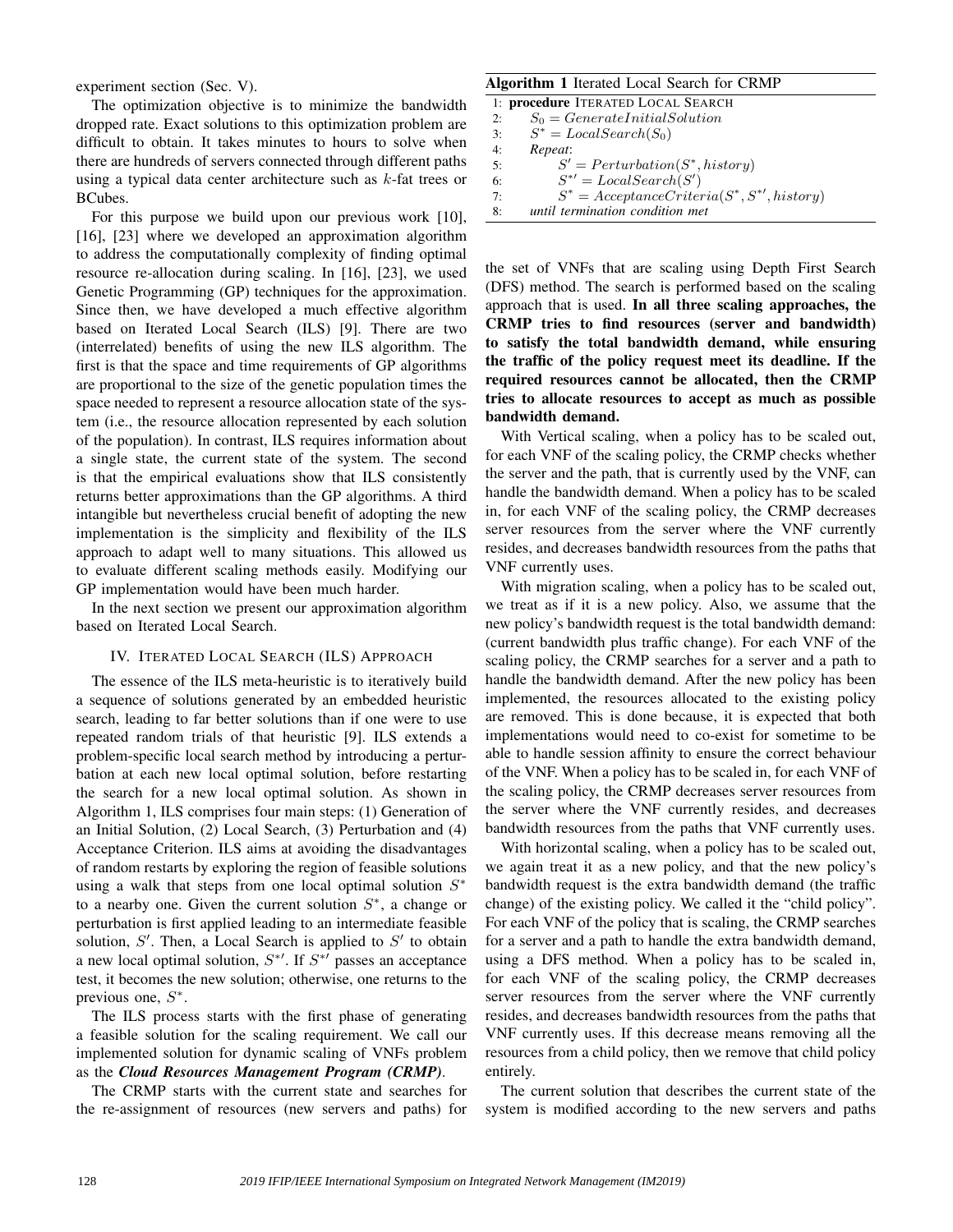found. The seconds phase of ILS is the local search. We apply a simple iterative improvement local search, i.e., as soon as a better solution is found, the process will restart using this solution as the current one. A neighborhood for the local search is defined by first choosing a type of transaction to obtain a new feasible solution from the current one: move, and then defining the neighborhood as the set of solutions that can be obtained from the current one by applying the same type of move. For migrations and horizontal scaling, we define a simple move – changing a scaling VNF from one server to another feasible server: "1-opt-VNF move", and afterwards changing paths of the VNF affected. For each VNF, its neighbors can be found by applying "1-opt-VNF moves".

The perturbation process in our algorithms is implemented by applying n "1-opt-VNF moves", where  $2 < n <$ Number of VNFs. It works by randomly selecting  $n$  VNFs in randomly selected scaling policies, and changing each selected VNF from one server to another feasible server by applying "1 opt-VNF move", and afterwards changing paths of the VNF affected. The acceptance criteria phase uses the objective function given in equation 1. A solution obtained after the perturbation and local search is accepted only if it improves the current solution. The acceptance criteria (step 7 in Algorithm 1) is an improvement in the objective function.

For the initial resource allocation (before any scaling happens), the CRMP performs a simple Depth First Search (DFS), and selects a server and a path for each VNF in each initial policy request considering the expected traffic load by the policy. The initial resource allocation generated by DFS is further improved by an ILS algorithm, with the following modifications: within the local search procedure, CRMP tries to perform a "global ILS" to the given solution, where it applies "1-opt-VNF move", to all VNFs of any policy (a standard full local search). In the perturbation process, "1-opt-VNF move" is applied to  $n$  randomly selected VNFs from all the policies. In the acceptance criteria phase, the objective function is as in [10] where the objective functions is to minimize the number of servers and links used.

#### *A. Verification of the ILS implementation*

Before we move to the comparison of scaling approaches we would like to say a few words about the ILS implementation. We have conducted a comprehensive evaluation of the performance of the ILS CRMP. We followed the same experimental regime reported in [10] used to evaluate our resource allocation system based on Genetic Algorithms (GA). The experiments verified the stability of the ILS system when parameters such as initial conditions or order of processing requests were varied.

With regards to its performance when compared to the optimal solutions we needed to limit our experiments to small network cloud scenarios to get the ILP implementation to finish. We used a small network with 4 servers, and ran simulations to allocate resources for up to 10 VNFs. Our ILS based algorithm was able to find the optimal solutions within

few milliseconds while the ILP implementation in CPLEX [24] took several minutes.

For the comparison to the performance of the GA implementation, we ran experiments in which we, first, found initial solutions with DFS, and then improved the initial solutions using ILS with 20 repeated procedures and GP with 200 generations separately in three different clould center architectures, k-fat trees, BCubes and VL2s. The ILS approximations were always as good or better than the approximations found by the GA system. It was observed in [23] that after the 200 generations, the improvements are very rare for the GP approach. However, for the ILS approach, if one continue repeating procedures the solutions improved.

As the main goal of the optimization in [23] was also to reduce the average link utilization, so that the network is less congested, we repeated the tests and the results produced by ILS reduced the average link utilization by 32%, 27.2% and 7% when compared to the initial DFS solution for the three architectures, while the results produced by GP were 28.7%, 14.9% and 3.2%. In addition, ILS was faster than GP.

## V. SCALING METHODS EVALUATION

There are two different aspects to look at when selecting a scaling method: (1) the impact of its implementation and (2) the optimization goals. Existing work has shown that each scaling method has advantages and disadvantages [25].

Vertical scaling: (1) needs less time for reconfiguration as it needs only metrics adjustment, (2) does not need additional software licenses, (3) does not affect the quantity of VNF instances and (4) does not introduce a coordination or a traffic distribution among multiple VNF instances. However, vertical scaling is limited by the capacity of individual servers and links, because it cannot increase the resources more than their maximum capacity. The duration of reconfiguration for migration scaling is higher, because it includes the time to duplicate the scaling VNF in a new server (VNF migration) and then initialize the instance [26], [27]. Even though, horizontal scaling has more freedom in terms of space, it needs to create new VNF instances and therefore, it needs a workload balancer to distribute the traffic to multiple VNF instances [28], [29].

The second aspect is to select a configuration solution based on the optimization goals. This has not been studied, hence, we decided to run simulations to explore on how the optimization is affected by the scaling approach and the optimization objectives.

## *A. Experimental set-up*

The work in this section is based on our previous experimental setting reported in [16] and [10]. For a more realistic evaluation, we used the data generation process described in [10] which is based on published information about the use of VNFs in enterprises and traffic patterns from a real network. The data generation and data modeling programs can be found in [11], [30].

Following [10], we assumed that we are providing services for policy requests of 6 large enterprises. Therefore, the system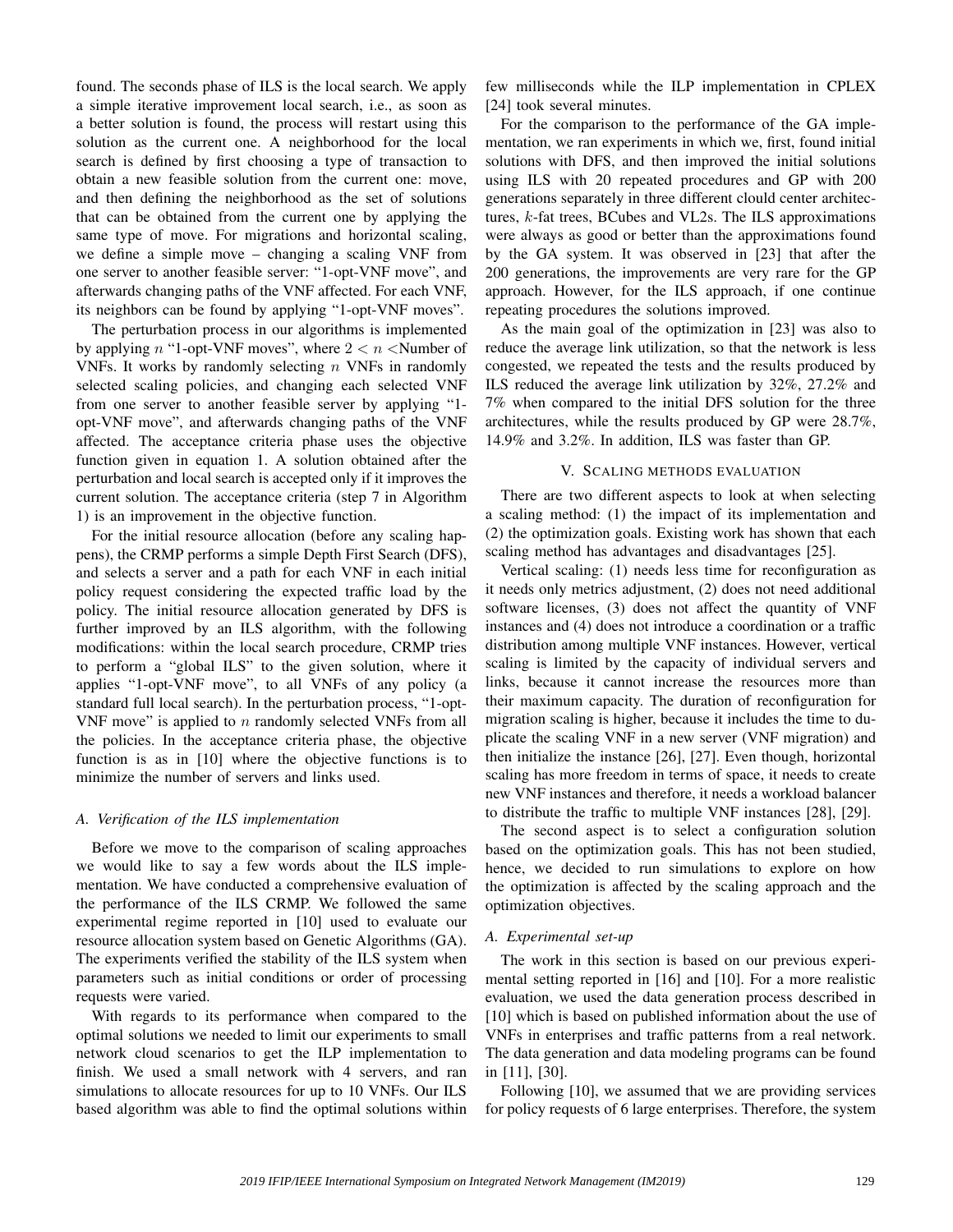| NF type              | Processing capacity | CPU cores required |
|----------------------|---------------------|--------------------|
| IP firewall          | 900 Mbps            |                    |
| Application firewall | 900 Mbps            |                    |
| WAN optimizer        | 900 Mbps            |                    |
| Proxy                | 900 Mbps            |                    |
| Gateway              | 900 Mbps            |                    |
| <b>VPN</b>           | 900 Mbps            |                    |
| Load balancer        | 900 Mbps            |                    |
| <b>IDS/IPS</b>       | 600 Mbps            |                    |

TABLE II PROCESSING CAPACITIES AND CPU REQUIREMENTS OF VNFS

| NF type              | Traffic scaling | Traffic scaling factor |
|----------------------|-----------------|------------------------|
| IP firewall          | No              |                        |
| Application firewall | No              |                        |
| WAN optimizer        | Yes             | 0.65                   |
| Proxy                | Yes             | 0.65                   |
| Gateway              | N <sub>0</sub>  |                        |
| <b>VPN</b>           | Yes             | 1.5                    |
| Load balancer        | N <sub>0</sub>  |                        |
| <b>IDS/IPS</b>       | Yes             | 1.5                    |

TABLE III BANDWIDTH DEMAND TRANSFORMATIONS OF VNFS

handles around 130 policies with 600 NFs which were chains with at least 2, but no more than 7 VNFs, that followed a truncated power-low distribution with exponent 2. We assumed a 128 server environment in a 4-fat tree architecture where each server has an initial capacity of 24 cpu cores and each link has an initial capacity of 10 Gbps.

We considered 7 types of VNFs: IP firewalls, Application firewalls, WAN optimizers, Proxies, Gateways, VPNs, Load balancers, and IDS/IPS as used in [10]. We also made more precise specifications of the VNFs. The computational requirements for each VNF to serve a specific amount of traffic, can be derived using the inbound traffic rate and the resource profile of each VNF type. A resource profile for each NF includes: (1) processing capacity of the VNF in Mbps, (2) required minimum number of CPU cores and (3) bandwidth demand transformation by the VNF (compress or amplify traffic).

Following the existing works [2], [31], Table II shows the assumed processing capacities and the required number of CPU cores for different VNFs in our experiments.

The bandwidth demand transformations are associated with traffic-scaling VNFs. Following the existing works [32], Table III shows the assumed traffic scaling factors for different VNFs in our experiments. A traffic scaling factor smaller than 1 implies traffic compression while a traffic scaling factor greater than 1 implies traffic amplification.

As in [33], we take the end-to-end delay requirement (deadline) for a packet within a CSP network to be 1 ms. In our model, we assumed that the end-to-end delay experienced by each packet (inside the NFC) is composed of: (1) processing delays of VNFs in the policy request, and (2) transmission delays between VNFs of the policy request [6]. We assumed that the processing delay of a VNF is equal to  $\frac{1}{cap}$ , where  $cap$ is the processing capacity of that VNF [6]. The transmission delay between two VNFs is calculated based on the allocated path, where the delay caused by a link in the path is assumed to be 0.001 ms [34]. Even though we limited the end-to-end delay to these two components and considered only the delay inside the cloud, one can easily add more delay components such as the extra delay caused by moving NFs to the cloud or migrating traffic from one VNF instance to another.

For the VNFs scaling methods evaluation, we considered traffic changes of every hour, to get the scaling triggers and derived the scaling requirements. We will refer to the scaling requirements of each hour a "scaling event" and therefore, we have 20 scaling events in a full day.

## *B. Evaluation*

All experiments were carried out in a machine with an Intel core i3 processor and 20GB of RAM. For each experiment round, we started with two initial resource allocations: (1) Depth First Search (DFS) and (2) random. Then we used the solutions of the two methods separately to test resource reallocation for scaling over time. We ran the algorithm with the three scaling methods (vertical, migration and horizontal) separately. We repeated this process for 10 experiment rounds, where for each experiment round, we derived a fixed set of policies (average of 130 policies) that included a total of 600 VNFs. For each experiment round, scaling events were derived based on the policy set used and the traffic data. All the results are the averages of the 10 experiment rounds.

*1) Percentage of bandwidth dropped:* Our optimization goal was to minimize the bandwidth dropped rate of scaling requests with a constraint that ensures the delay experienced by each packet of accepted scaling requests, did not exceed their deadlines. Therefore, we checked the percentage of bandwidth dropped, for each scaling approach, starting with DFS and random based initial allocations to have a better comparison.

There are two reasons for dropping bandwidth requests: (1) the cloud infrastructure does not have enough resources or (2) the cloud infrastructure has enough resources, but the resources cannot satisfy the deadline constraint. We calculated the percentage of bandwidth dropped for each event as (Total of dropped bandwidth for all the scaling policies of the event / Total bandwidth requested by all the scaling policies of the event \* 100). Vertical scaling had the highest percentage of bandwidth dropped: average of 49.6%. The next was migration scaling: average of 3.89%, while horizontal scaling had the lowest: average of 0.12%, making it the best scaling approach, in terms of the optimization goal of minimizing the bandwidth dropped rate.

Figure 1 shows the percentage of bandwidth dropped for the vertical scaling, over scaling events of the day. The vertical scaling is always limited by the spare computational resources of the VNF's current server. However, starting with a random initial allocation and continuing the day with vertical scaling, provided significant better results than starting with a DFS initial allocation. Since DFS follows a bin-packing strategy, it did not leave free CPU units in the servers to be used for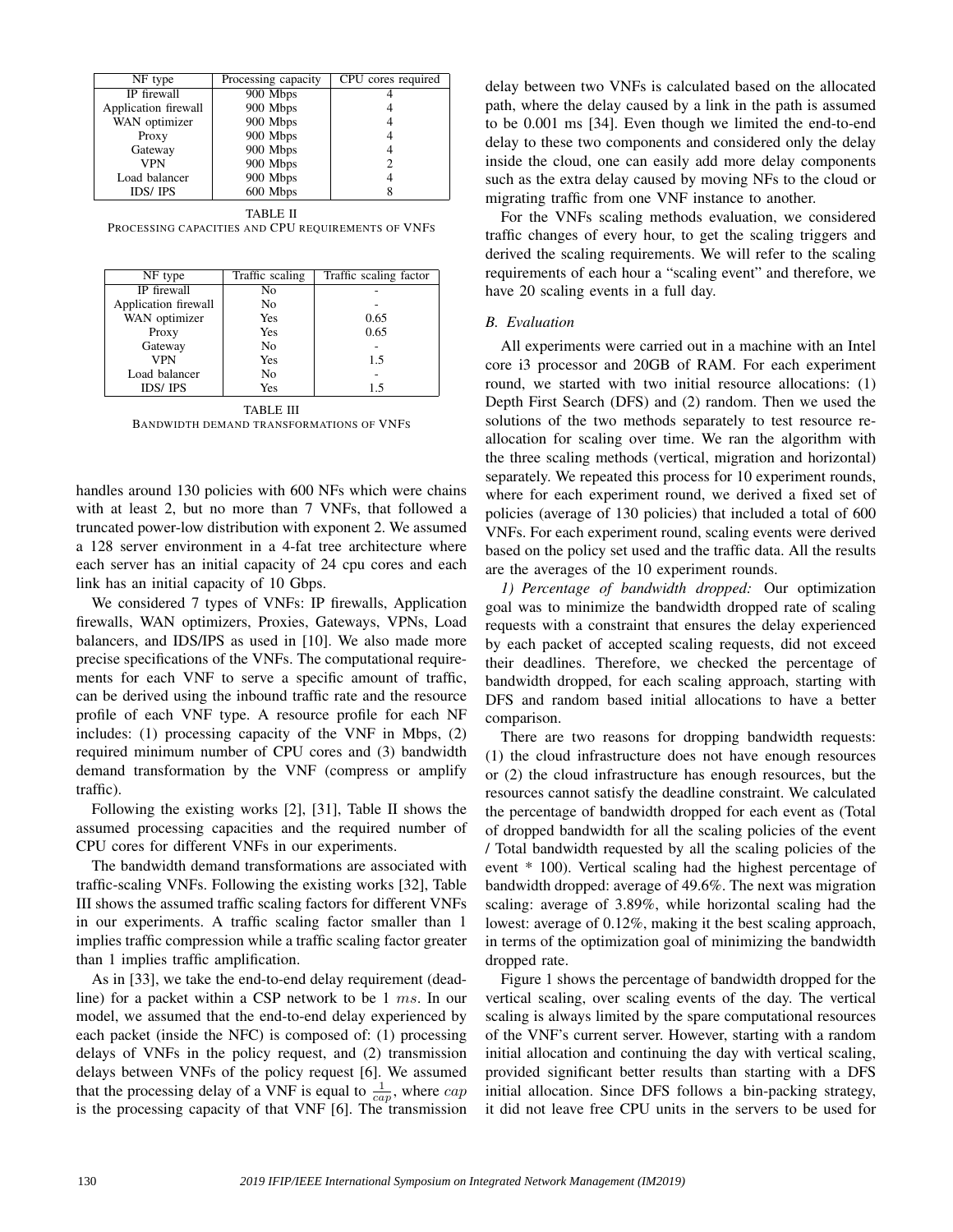

Fig. 1. Percentage of bandwidth dropped: Vertical

future bandwidth demands. On the other hand, with a random initial allocation, servers were not fully packed, therefore there were CPU units left in servers to be used for future bandwidth demands.

Figure 2 shows the percentage of bandwidth dropped for the migration and horizontal scaling, over the scaling events of the day. Note that the  $X$  axes are in different orders of magnitude in the two plots of the figure 2 and in the plot of figure 1, making the horizontal scaling, the best minimizing bandwidth dropped rate. The first observation with the migration scaling is that, as expected, when the bandwidth demand increased over time, the migration scaling faced the problem of physical resources limitation of a server, thus, limiting the resources that can be allocated to a VNF. Therefore, the CRMP was not able to find servers to satisfy the total bandwidth demand. The second observation is that for the scaling events at the beginning of the day (until the 8th event), there was no significant difference between starting with a DFS or a random initial allocation. However, when the system gets tighter over the time, the percentage of bandwidth dropped tended to be slightly different for the two methods. For some events, starting with the DFS initial allocation gave better results while for other events, starting with a random initial allocation gave better results. In other words, a DFS or a random based initial allocation has not significant effect on average within the migration scaling. The factors affecting the migration scaling were the tightness of the system and physical resources limitations of the servers.

The main observation with the horizontal scaling is that most of the time, regardless of whether the system was tight or not, the CRMP was able to find resources to satisfy the total extra demand, and the percentage of dropped bandwidth was minimal. For the scaling events at the beginning of the day (until the 8th event), there was no significant difference between starting with a DFS or a random initial allocation. However, when the system gets tighter over the time, starting with DFS initial allocation gave better or equal results, having a low percentage of bandwidth dropped.



Fig. 2. Percentage of bandwidth dropped: Migration and Horizontal



Fig. 3. Comparison of allocated CPU units

*2) Allocated CPU units:* The optimization goal of our algorithm was to minimize the bandwidth dropped rate of scaling requests. We can equate that value with earning and contrast that against the CPU units allocated for the VNFs to process the accepted bandwidth as a measurement of expenses. This implies an approximated measurement of profit.<sup>2</sup>

The number of allocated CPU units for the VNFs to process the accepted bandwidth when following different approaches are shown in Figure 3. We compared the allocated CPU units by these approaches with a base line: the minimum number of CPU units required to satisfy the total bandwidth demand of the system (for all policies) at each scaling event. This is calculated without considering the maximum capacities of servers or links, making it an over-optimistic scenario.

As described in the previous section, the vertical scaling has the highest percentage of dropped bandwidth. Therefore, it has the lowest number of CPU units allocated. However, starting with a random initial solution was better than starting with DFS. The migration scaling's number of CPU units allocated is closer to the baseline.

According to the baseline, the horizontal scaling has allo-

<sup>&</sup>lt;sup>2</sup>We haven't explicitly converted accepted bandwidth requests and allocated CPU units to monetary values, but once this is done, we can calculate profit.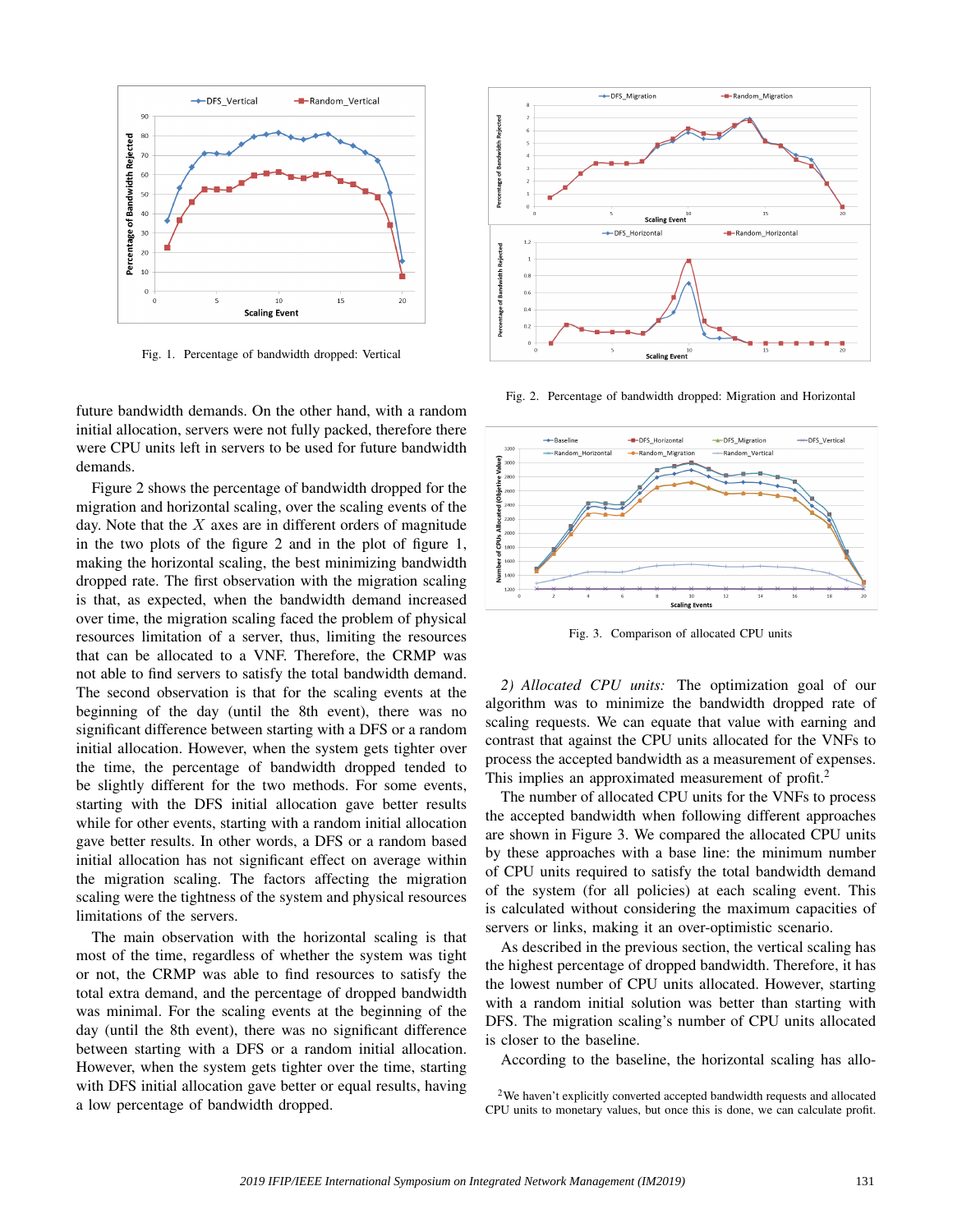cated more than required. With the horizontal scaling, when a policy has to be scaled out, we assumed it as a new policy. Also, we assumed that the new policy's bandwidth request was the extra bandwidth demand (the traffic change) of the existing policy. We have observed that some VNFs in the existing policy, had enough resources to satisfy the total bandwidth demand, while some VNFs did not. As the maximum processing capacity of a VNF for a given amount of resources depends on the VNF type, the capability to handle the total bandwidth demand with already allocated resources also depends on the VNF type.

A strategy of re-using VNFs of the existing policy that could satisfy the total bandwidth is complicated. We might need to create new instances for some VNFs of the policy that can't satisfy the total bandwidth, and distribute the traffic by having workload balancers within the policy chain [28], [29]. Therefore, even though there were VNFs in the existing policy that could satisfy the total bandwidth demand with the already implemented VNF instance, we still created a new VNF instance, because the concept was to implement a new policy to satisfy the extra bandwidth demand, as it needs a single workload balancer to distribute the traffic over policy instances.

For both the migration scaling and horizontal scaling, starting with a DFS or a random initial solution did not provide significant difference in the results.

*3) Changes to the current configuration:* As we mentioned earlier, when scaling VNFs to satisfy the new traffic amount, there might be different conflicted objectives. When re-allocating resources to minimize the bandwidth dropped, we might also want to minimize changes to the current configurations.

We use the term "a server change", to refer to the event when the placement of a VNF changed. For the migration scale, "a server change" means the existing VNF instance has to migrated to a new server and traffic has to be re-directed to the new server. For the horizontal scale, "a server change" means, that a new VNF instance has to be instantiated and traffic has to be balanced between multiple VNF instances. When using vertical scale, there are no server changes, because scaling is done by adjusting CPU and memory metrics in the server that the VNF is currently residing.

Figure 4 shows the comparison of server changes when horizontal and migration scaling are used over the scaling events. For both horizontal and migration scaling, there was no significant effect when starting with a DFS or a random initial allocation, with respect to the number of server changes. Furthermore, horizontal scaling caused more server changes than migration scaling. This is because the horizontal scaling was accepting more bandwidth requests than the migration scaling, at the cost of changing servers. However, the consequence is that during the system adjustments, the horizontal scaling might cause more traffic loss, directly affecting earnings and profit.



Fig. 4. Number of server changes

## VI. FINAL REMARKS

In this paper we proposed: (1) a Integer Linear Programming (ILP) model for automation of dynamic scaling of VNFs, (2) an Iterated Local Search (ILS) method that efficiently solve the problem and can be implemented in real-life and (3) a comparison on the different scaling models: vertical, migration and horizontal.

First, our results showed that For a small network with 4 servers, when trying to implement 10 VNFs, our ILS based algorithm was able to find optimal solutions within few milliseconds where the Integer Linear Programming (ILP) implementation in CPLEX [24] took several minutes. Next we explored how the optimization is effected by the different scaling approach and the optimization objectives. We compared the different characteristics of the solutions provided by scaling approaches such as accepted bandwidth ratio and resource utilization. To our knowledge, this is the first study that focuses in the effect on the optimization goals of the different scaling methods.

As future work, we are planning to explore more on automating resource management for scaling VNFs in two aspects. First, to explore the problem of monitoring the resources and determining when to scale the VNFs according to the dynamic traffic changes. Next, how to handle scaling out/in situations, where it might need VNFs migration and traffic splitting or re-direction. Specifically we are interested in how to split the traffic load between VNFs instances with minimum traffic loss and delay. We are working on a consistent hashing based session-aware load balancing algorithm.

#### **REFERENCES**

- [1] M. Luizelli, L. Bays, L. Buriol, M. Barcellos, and L. Gaspary, "Piecing together the nfv provisioning puzzle: Efficient placement and chaining of virtual network functions," in *IEEE IM '15*.
- M. Bari, S. Chowdhury, and at el, "On orchestrating virtual network functions," in *IEEE/ACM/IFIP CNSM 2015*.
- [3] T. Lukovszki, M. Rost, and S. Schmid, "Its a match! near-optimal and incremental middlebox deployment," in *ACM SIGCOMM Computer Communication Review: Jan 2016*.
- [4] R. Cohen, L. Lewin-Eytan, and at el, "Near optimal placement of virtual network functions," in *INFOCOMM 2015*.